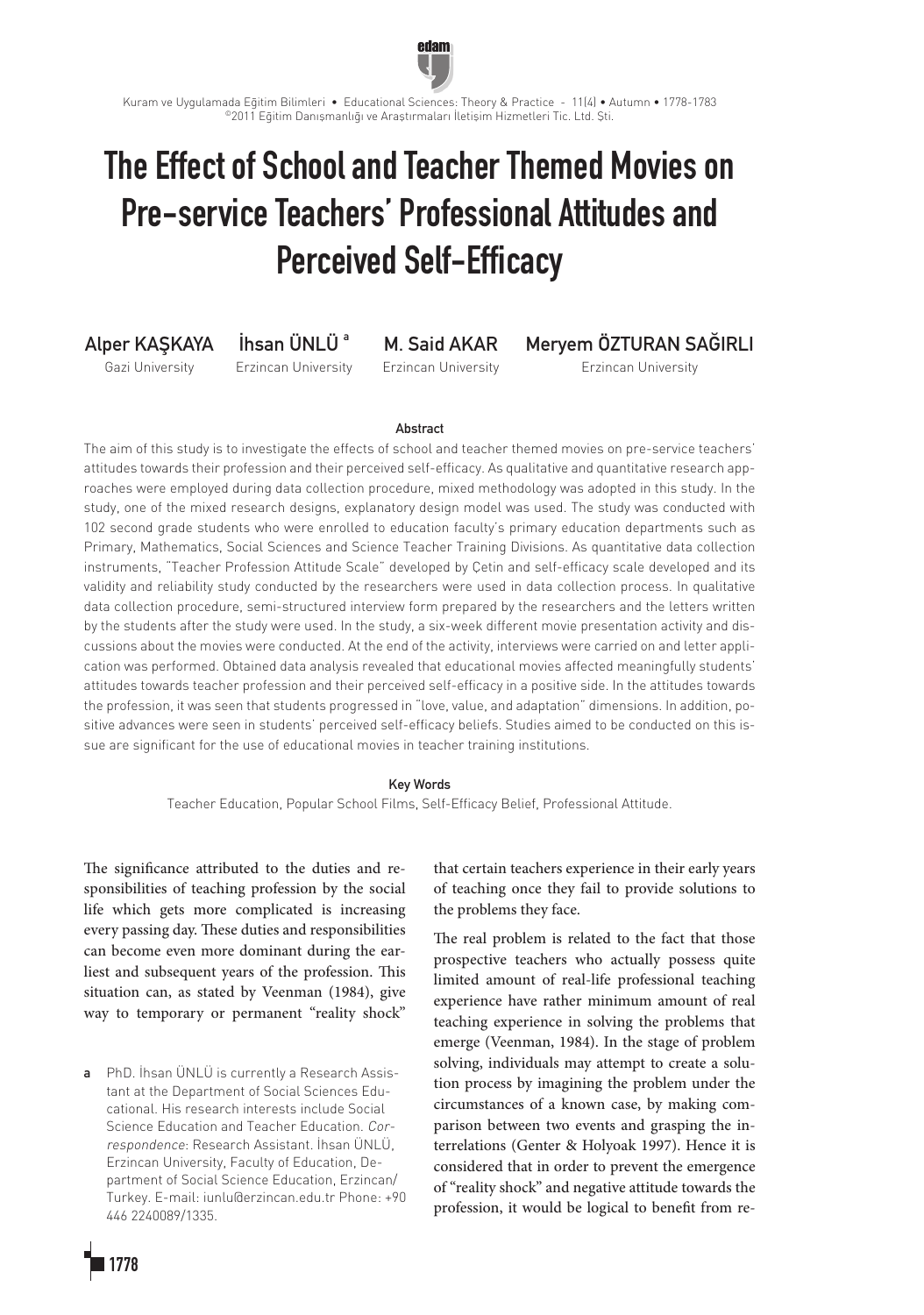flective teaching practices in teachers' training. Reflection is recognized as a tool in the professional preparation of prospective teachers (Tan, 2006; Ünver, 2003). Reflective teaching on the other hand is the combination of a questioning approach foregrounding care for others' feelings and constructivism in teaching and the inclusion of creative problem- solving activities (Henderson, 1996 cited in Bölükbaş, 2004). Consequently a reflective teacher is the one who cultivates his/her skills according to students' needs (Darling-Hammand, 2000). Pennington (1992 cited in Vitonova & Miller, 2002) has reported that reflective teaching plays crucial role in both teaching and learning activities.

One of the effective methods of elevating reflective skill within prospective teachers is employing movies in stimulating students' attention, motivation, and comprehension (Tan, 2006). In that sense, it is believed that prospective teachers' interaction with the characters, situations, or dilemmas in movies would be influential in their professional attitude and perception of self sufficiency. One of the concepts best illustrating this interaction is the concept of self-sufficiency that occupies a major place in social cognitive theory of Bandura. This concept which is related to a person's faith in his/her own success in any given profession refers to self-trust concept, but it also relates to one's faith in creating the desired teaching outcomes, capacity of affecting students' performance, their faith in providing effective teaching and training (Ashton, 1984; Atıcı, 2000; Bandura, 1997; Guskey & Passaro, 1994; Pajares & Schunk, 2001; Schunk, 1988; Tschannen-Moran & Hoy, 2001).

Taking into account the fact that faith in self-sufficiency may be influential in teacher behaviors such as effort, feedback, and field training provision (Enochs & Riggs, 1990; Gibson & Dembo, 1984), it can be argued that the higher faith of self-sufficiency is significant in elevating the quality of training rendered by prospective teachers.

The relevant studies in literature related to the concept of self-sufficiency are mostly centered around the relationship of prospective teachers' selfsufficiency faith to variances such as gender, age, academic success, class (Akbaş & Çelikkaleli, 2006; Coşkun & Ilgar, 2004; Gerçek, Yılmaz, Köseoğlu, & Soran, 2006; Kahyaoğlu & Yangın, 2007; Keskin & Orgun, 2006; Mirzeoğlu, Akdağ, & Boşnak 2007; Pamuk & Peker, 2009), the impact of 'School Experience I' course on self-sufficiency (Otacıoğlu, 2008), the effect of problem-based learning approach on self-sufficiency faith level in science teaching (Altunçekiç, Yaman, & Koray 2005; Yaman & Yalçın, 2005), the impacts of instructional games, e-learning, cognitive style, computer-based concept maps and learning on self-sufficient perception (Güngör & Aşkar, 2004; Tzeng, 2009; Yağız, 2007). On the other hand, the number of researches on the effect of movies on teachers' professional self-sufficiency perception is limited, even missing. There are however certain studies analyzing the effect of movies on teaching and teachers' training but these researches are not exclusive to self-sufficiency perception. Besides, these studies are not yet sufficient in number (McCormick, 2007).

As reported by Cohen (1999 cited in Trier, 2002) movies are potentially more powerful and effective than printed texts in transferring the ideas and knowledge. Wenger (1943) also regards that movies are essential to ensure success in teaching and they also act as vital materials in teachers' training.

When certain relevant studies in international literature are analyzed, it appears that in these studies movies are examined with respect to professional prejudices, emotional impact created by the scenes, interaction between professional life and personal life, image of school on screen, undesired behaviors at school, image of popular teacher etc. (Brunner, 1994, 1998; Considene, 1985; Giroux, 1994; Mitchell & Weber, 1999; Robertson, 1995; Trier, 2002). On the other hand, it is realized that these researches on the whole spare no place to perception of professional self-sufficiency. Furthermore, as national literature is analyzed, it also surfaces that the researches dwelling on the effect of movies are limited, even missing. In this context, it is believed that use of real-life movies in teachers' training programs via reflective practices may be effective in the professional attitude and self-sufficiency perception of prospective teachers.

## **Research Objective**

The aim of present research is to analyze the effect of school and teacher-centered movies in the professional attitude and self-sufficiency perception of prospective teachers.

## **Method**

### **Research Pattern**

In research process, mixed method where quantitative and qualitative approaches are handled in unity has been employed. In this research, explanatory design model- one of the designs of mixed method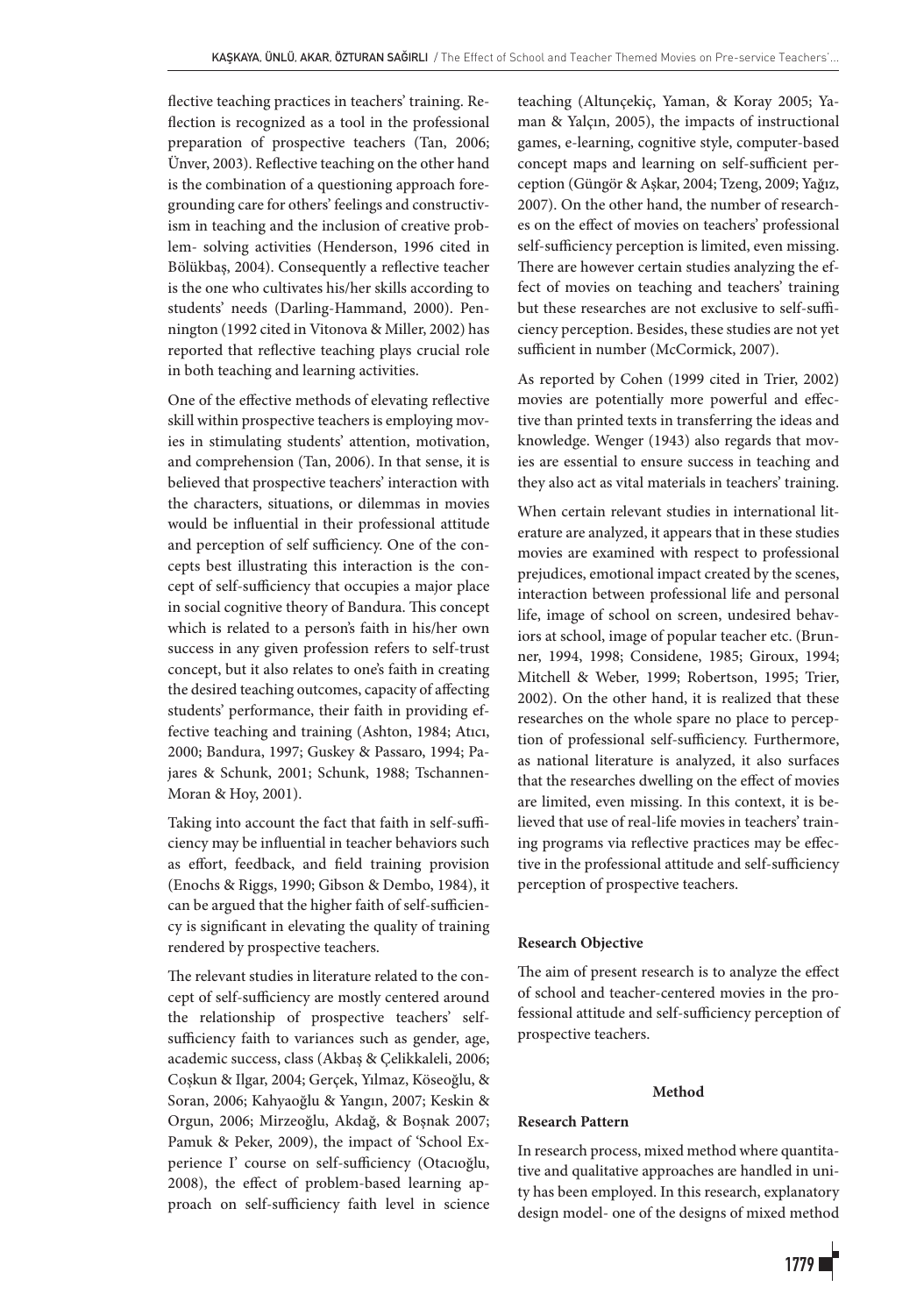designs, has been used. Explanatory design requires the use of qualitative data to support, clarify and reinterpret quantitative data (Patton, 2002).

## **Study Group**

The research has been conducted amongst 102 randomly selected 2nd year students (sophomore) studying at Erzincan University, Faculty of Education Department of Primary Education Teaching Class Teaching, Primary Education Mathematics Teaching Departments, Science Teaching and Social Sciences Teaching Departments.

## **Data Gathering Process**

In order to detect students' attitudes towards teaching profession and perception of self-sufficiency, a pre-test has been employed. Later, prospective teachers' have been invited to watch six relevant movies illustrating the appropriate context (The Chorus, School of Life, Emperors' Club, Dead Poets' Society, Freedom Writers and 50 Brave Violinists). After each single movie, prospective teachers have been allowed to discuss for a few hours about the movie and teaching profession. Following this 6-week, 30-hour lasting implementation and discussion process, a scale practice in the form of final-test has been executed to detect professional attitude and perception of self-sufficiency of prospective teachers. Additionally amongst 16 prospective teachers who were selected randomly and in equal numbers from each department, interviews have been conducted via semi-structured interview forms. Furthermore volunteering prospective teachers have been asked to narrate in a letter their own feelings on the movies to faculty director.

## **Data Gathering Tool**

In the research qualitative and quantitative date gathering tools have been employed as data gathering tools. As qualitative data gathering tool, "Teaching Profession Attitude Scale" with 35 items and 3 sub-factors developed by Çetin (2006) has been used. The scale consists of sub-factors namely "love", "value", "harmony". Internal consistency coefficient of scale has been found as α=0.89.

In order to designate self-sufficiency perception of prospective teachers, the researchers have developed "Teaching Profession Self Sufficiency Scale". Following scale reliability analyses, the scale which originally consisted of 25 items have been reduced

to one-factor structure with 17 items. Internal consistency coefficient (Cronbach's alpha) of scale has been found as  $\alpha$ =0.89. It has been realized that Cronbach's alpha value likely to emerge in case of item elimination cannot exceed  $\alpha$ =0.89. According to these findings it can be argued that internal consistency of items is high, this consistency is likely to decrease once the items are eliminated; hence the scale is accepted to be sufficiently reliable.

In factor analysis applied for validity tests, in order to test the appropriateness of scale, the value of the employed Kaiser-Mayer-Olkin Test (KMO) Measuring the Appropriateness of Sampling Adequacy value should not be less than .50; the closer this value to 1 is, measurement appropriateness of the survey is considered to be higher (Kalaycı, 2006). According to the results of analysis, KMO (Kaiser-Mayer-Olkin) coefficient of scale is 0.82 which indicates that measurement appropriateness of the survey is quite sufficient. Besides, Barlett's test of homogeneity has been detected as 775,771 and significance level as .00 which points to the fact that survey items have gathered under shared factors. On the other hand it has been realized that scale items are within 41% level of the total variance explained under one single factor. According to Büyüköztürk (2010), in one-factor scales, 30% or higher amount of explained total variance is sufficient in one-factor scales. It has also been witnessed that factor load values obtained by scale items under one factor are between 0.77 and 0.46 which proves that applied survey hereby is valid and reliable.

Semi-structured interviews formed by the researcher after receiving expert views and the letters written to school director by participant students have been used as qualitative data gathering tool. During the process of qualitative data gathering, 4 different experts (Psychological Consulting and Guidance, Teaching Programs and Training, Measurement and Evaluation) have been asked to review the interview form. The conformity of the scale's language to Turkish has been checked according to the views taken from an expert in the field of Turkish Teaching. Three of the experts are already PhD graduates, one is currently writing his/her PhD thesis. Feedbacks shared on the web and received from measurement tool have been compared with the experts; subsequent to required changes, language compatibility of the scale has been examined and required changes have been performed.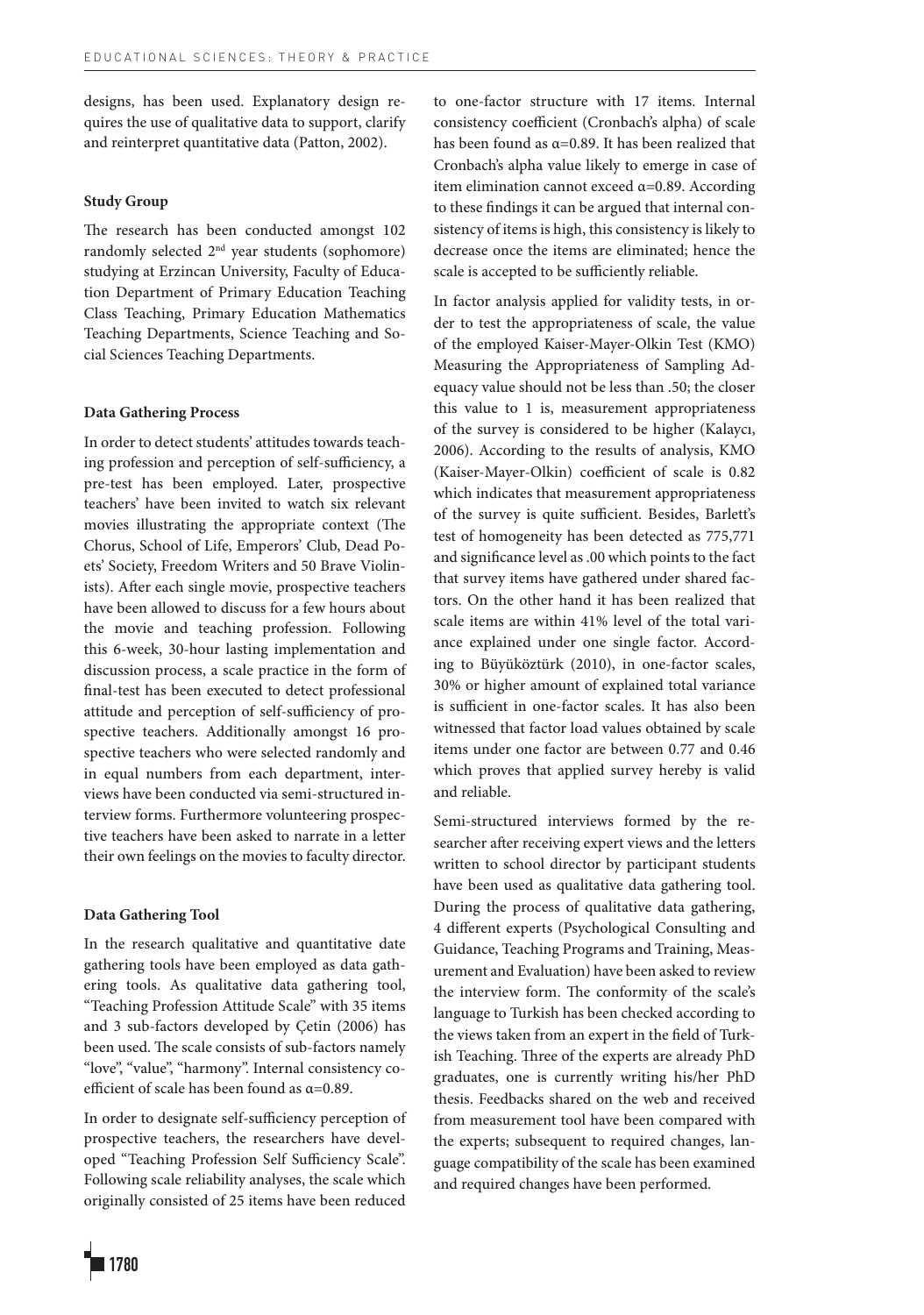## **Data Analysis**

In data analysis SPSS15 package program and Nvivo 7 package programs have been employed. In data analysis, t-test, one-way variance analysis, LSD test, Wilcoxon signed ranks, Kruskal Wallis H, Mann Whitney U tests have been used. In the analysis of qualitative data on the other hand, Nvivo7 package program has been utilized. Qualitative data obtained throughout research process has been classified via coding method. These classifications have given way to more generalized classifications and findings have been gathered thereby. During the process of qualitative data analysis, triangulation method has been adopted. Codings created by two different researchers have been compared with the codings of researchers and required corrections have been actualized.

In the analysis of qualitative data, context analysis approach has been followed. Context analysis comprises of the processes of combining similar data around certain concepts and themes and interpreting after organizing them in a way comprehensible to the reader (Yıldırım & Şimşek, 2005). Hence the method aims to be safe from subjective factors in understanding and interpreting the discourse (Bilgin 2006).

## **Results**

The results of pre-test conducted amidst prospective teachers to detect their attitudes towards teaching profession have manifested that with respect to love factor, there is a meaningful difference in favor of social sciences teachers compared to science and class teachers. The general total of test data has demonstrated that compared to science teachers there is a meaningful difference in favor of mathematics, class and socials sciences teachers.

Subsequent to pre-test, school and teacher centered movies have been presented. Final test results have demonstrated no significant differentiation. According to pre-test and final-test results t-test analysis results, school and teacher centered movies practice has created a meaningful differentiation in favor of final test in the general total as well as "love" factor of prospective teachers' attitude towards the profession.

Following the presentation of school and teacher centered movies prospective teachers' have been asked whether any changes happened in their thoughts towards profession compared to previous year and it has been found out that prospective

teachers' thoughts as regards teaching profession have changed in the desired way with respect to factors love, value, harmony and self-trust and data obtained from interviews have centered around these concepts. Besides, teachers' views submitted certain data compatible with "Teaching Profession Attitude Scale" sub-dimensions; however "self-trust" feeling emerging from student views demonstrated a different structure not similar to the scale. Pajares ve Schunk (2001) report that although self sufficiency concept evokes self-trust concept, it covers a kind of self trust specific to learning more exclusive duties.

Additionally, during the interviews conducted amongst prospective teachers following the presentation of school and teacher centered movies, prospective teachers reported that the most effective factor that has the potential to alienate them from teaching profession would be feeling of uselessness (insufficiency) for their students. Besides they expressed that practicing teaching profession created an intense feeling of "excitement". Prospective teachers have also reported that possessing teacher identity created an intense responsibility of "role-modeling" in their minds.

It is considered that the intense feeling of "rolemodeling" associated with the future plans of prospective teachers is closely related to the perception of self sufficiency obtained by teachers. According to results of pre-test Kruskal Wallis Test conducted after the presentation of school and teacher centered movies to detect the self-sufficiency perceptions of prospective teachers, there has been no meaningful differentiation amidst groups. According to intergroup Kruskal Wallis test final test results, subsequent to the presentation, there has been no meaningful differentiation amidst groups with respect to their professional self-sufficiency perceptions.

In the practice, according to pre-test, final-test Wilcoxon signed ranks test results, there is a meaningful differentiation between pre-test and final test scores from "Teaching Profession Self Sufficiency Scale" obtained by participant prospective teachers, z= -2.42, *p*<0.05. Taking into account the rank average and sum of differential scores it is realized that observed difference is in favor of positive ranks; final test score in other terms.

The letters written by prospective teachers have shown that teachers' professional self-sufficiency perceptions were on the whole lower than the level before watching the movies. Prospective teachers have particularly emphasized the significance of movies in realizing the potential problems they can face during actual teaching process.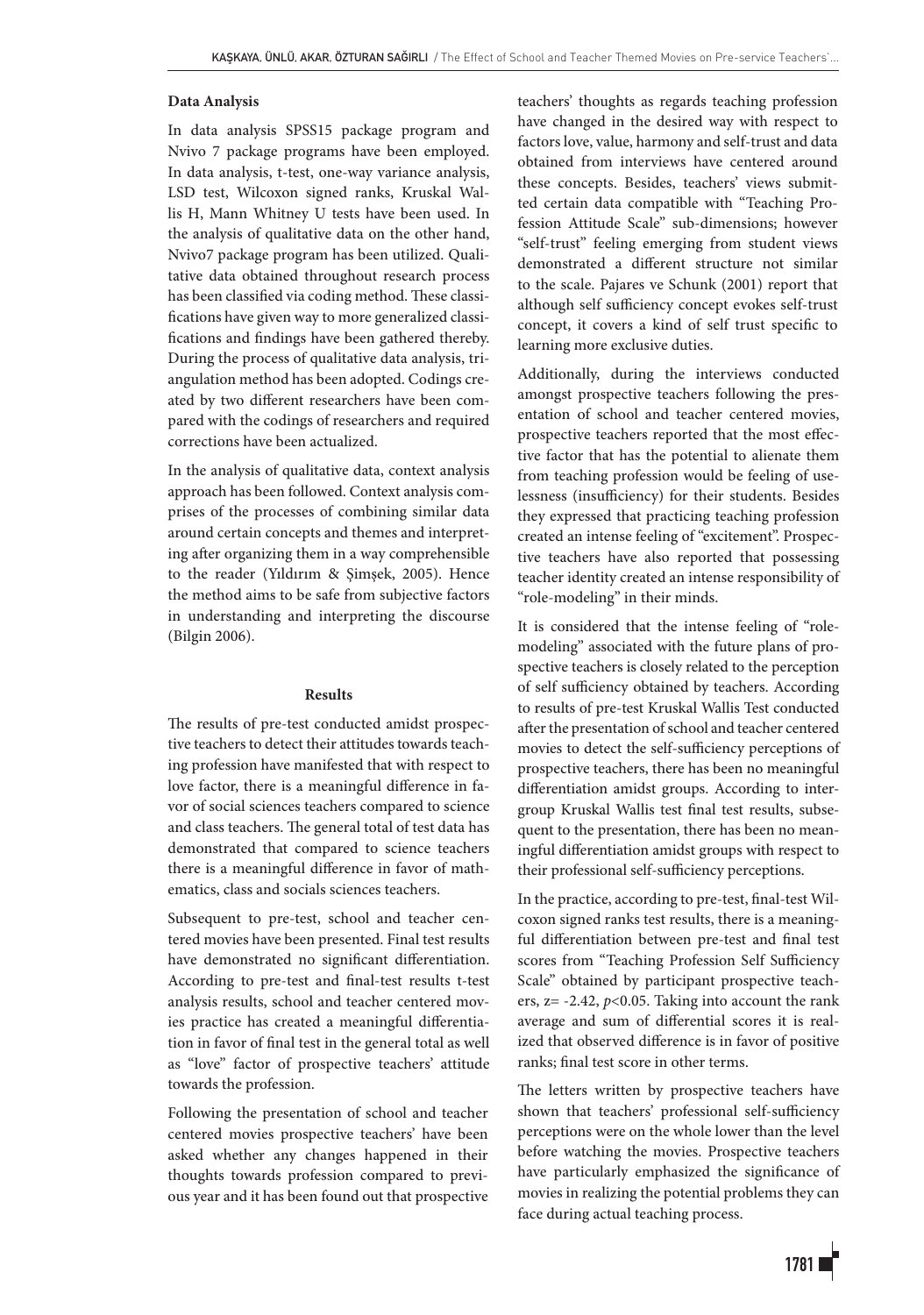### **Discussion**

In the light of data gathered from the responses rendered by prospective teachers to relevant scale items following the presentation of school and teacher centered movies throughout 2009–2010 fall academic term, the interview reports, discussion surveys conducted after each movie show, letters written by prospective teachers to school director it can be argued that school and teacher centered movies have a desirable effect on the attitudes of prospective teachers towards teaching profession.

In comparison to previous year, professional perceptions of prospective teachers have performed an improvement with respect to dimensions "love", "value" and "harmony". In addition to all, prospective teachers have reported that with respect to "self trust" dimension, they acquired different thoughts from the previous year. The emergence of change particularly in "love", "value" and "harmony" dimensions is noteworthy since they prove the existence of compatibility with the data gathering tool used in current research.

Prospective teachers have reported that on accounts of several reasons they would possibly feel alienated from teaching profession which they attribute various meanings in love, value, harmony and self trust dimensions; these problems are low salaries, terrorist activities, monotony in profession, the fear of failing KPSS (Public Personnel Selection Examination), substructure, environmental conditions, inattention of families and in particular the feeling of insufficiency towards students. Despite all, teaching profession has created an intense feeling of "excitement" amidst prospective teachers. This finding may be indicative of the fact prospective teachers' attitude towards teaching profession has developed in the desired way because regardless of all negations the profession itself achieved to create such intense feeling of "excitement" amidst prospective teachers. Additionally hope, assistance, curiosity, happiness, pride and responsibility are the rest of feelings created by teaching profession amidst prospective teachers. Another noteworthy point focused during the interviews is the emphasis attributed by prospective teachers to the concept of professional responsibility. It has been underlined by prospective teachers that as a teacher one must particularly possess the feature of "role modeling" in addition to responsibilities such as "self improvement", "gaining self trust", "being useful". The teachers have reported that the most touching scene in the movie shows

was related to the traces of "teachers on their students" which can be taken as a sign of the professional responsibility awareness amidst prospective teachers. Besides, prospective teachers have stated that they were also greatly impressed by the scenes focusing on "teachers' ambition", "teachers' faith in their students" and "altruism of teachers".

It has been detected that prospective teachers' perceptions of professional self-sufficiency were also positively affected from the practice. The expressions found in prospective teachers' letters in particular are supportive of this finding. It can be argued that prospective teachers' self-sufficiency perceptions have improved significantly in terms of inclass communication, interaction and effect on students which is attributed to the "legendary teacher" model employed in movies. Prospective teachers have reported that facing actual teaching situations furnished them professionally and also eliminated their worries regarding the profession. In that sense it can deduced be suggested that school and teacher centered movies shall be positively effective on the professional attitudes of prospective teachers. The findings obtained from the applied scale and received letters can also be categorized as supportive views of the previous deduction.

#### **References / Kaynakça**

Akbaş, A. ve Çelikkaleli, Ö. (2006). Sınıf öğretmeni adaylarının fen öğretimi öz-yeterlik inançlarının cinsiyet, öğrenim türü ve üniversitelerine göre incelenmesi. *Mersin Üniversitesi Eğitim Fakültesi Dergisi*, *2* (1), 98–110.

Altunçekiç, A., Yaman, S. ve Koray, Ö. (2005). Öğretmen adaylarının öz-yeterlik inanç düzeyleri ve problem çözme becerileri üzerine bir araştırma (Kastamonu ili örneği). *Kastamonu Eğitim Dergisi*, *13* (1), 93–102.

Ashton, P. T. (1984). Teacher efficacy: A motivational paradigm for effective teacher education. *Journal of Teacher Education*, *35*, 38–32.

Atıcı, M. (2000). *İlkokul öğretmenlerinin sınıf yönetiminde yetkinlik beklentisi rolünün İngiltere ve Türkiye'de seçilen bir araştırma grubu üzerinde incelenmesi*. www.yok.gov.tr/egfak/meral.htm, adresinden 4 Mayıs 2003 tarihinde edinilmiştir..

Bandura, A. (1997). *Self-efficacy: The exercise of control.* New York: W. H. Freeman and Company.

Bilgin, B. (2006). *Sosyal bilimlerde içerik analizi teknikler ve örnek çalışmalar*. Ankara: Siyasal Kitabevi.

Bölükbaş, F. (2004). Yansıtıcı öğretim ile yabancı dil olarak Türkçe öğretimi. *Dil Dergisi*, *126*, 19-29.

Brunner, D. (1994). *Inquiry and reflection: Framing narrative practice in education.* NewYork: Suny Press.

Brunner, D. (1998*). Inquiry and reflection: Framing narrative practice in education*. New York: State University of New York Press.